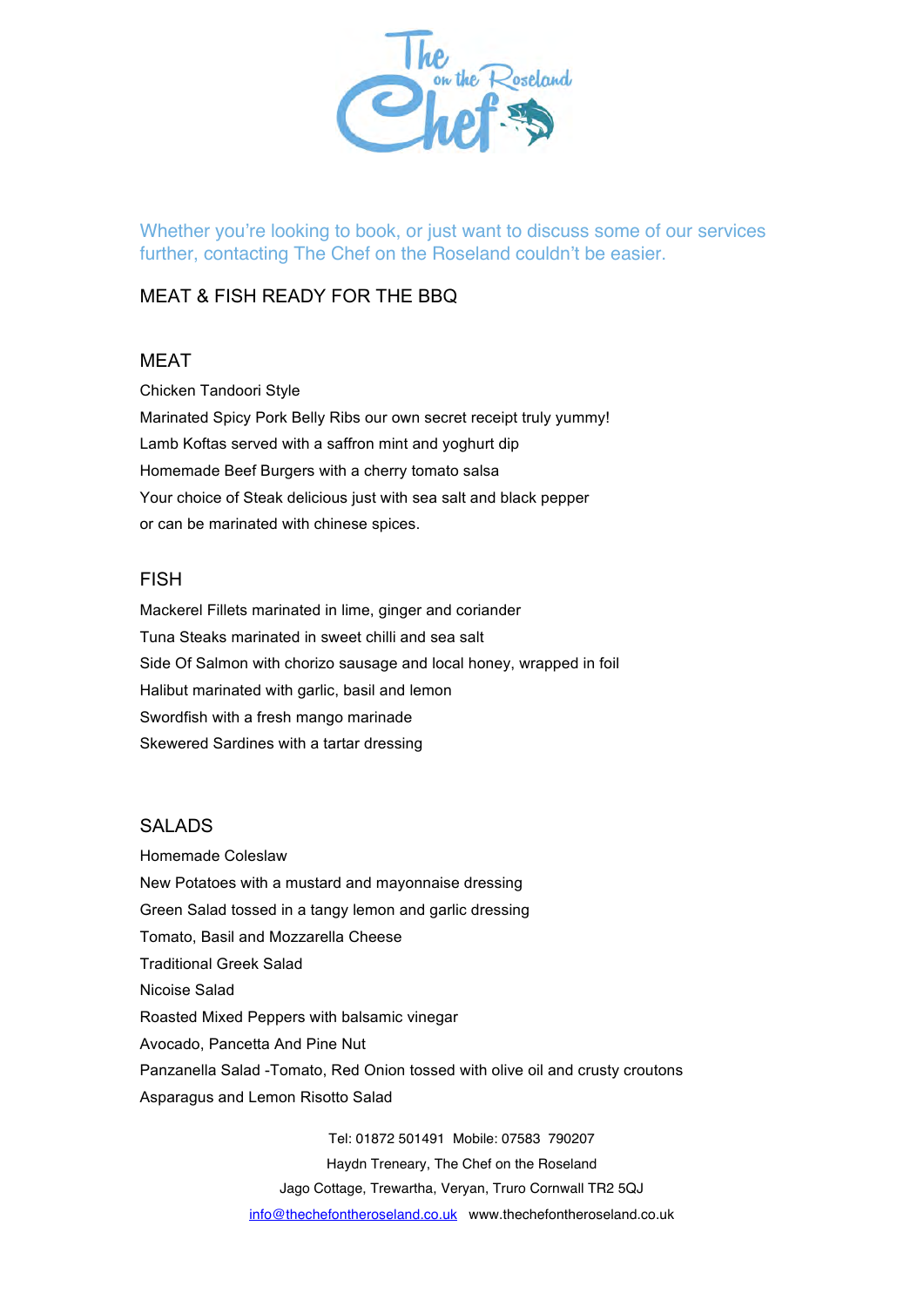#### SALADS/cont;

Pasta Salad with creamy avocado dressing Blueberry Corn Salad Watermelon, Feta and Olive Salad Ribbon Pasta with Grilled Vegetable

Ready to eat or pop into your freezer! We are happy to provide your favourite dishes delivered anywhere on the Roseland at a time to suit you.

## MAIN DISHES

- Honey Glazed Whole Cooked Ham with mustard
- Cooked Turkey Breast
- Homemade Chicken Liver Pate
- Boeuf Bourguignon
- Steak and Ale Pie
- Chicken Cacciatora
- Large Pork Pie
- Red Onion, Goats' Cheese and Walnut Tart
- Stilton Cheese and Celery Quiche
- Individual Slow Roasted Lamb Shanks ( minimum 6 )
- Lasagne
- Luxury Fish Pie
- Whole Cooked Salmon
- Side of Salmon with Pepperoni
- Cottage Pie / Shepherd's Pie
- Chicken Coq au Vin

We are also happy to provide the following items: Lobster and Fresh Crab available by prior notice, weather dependent.